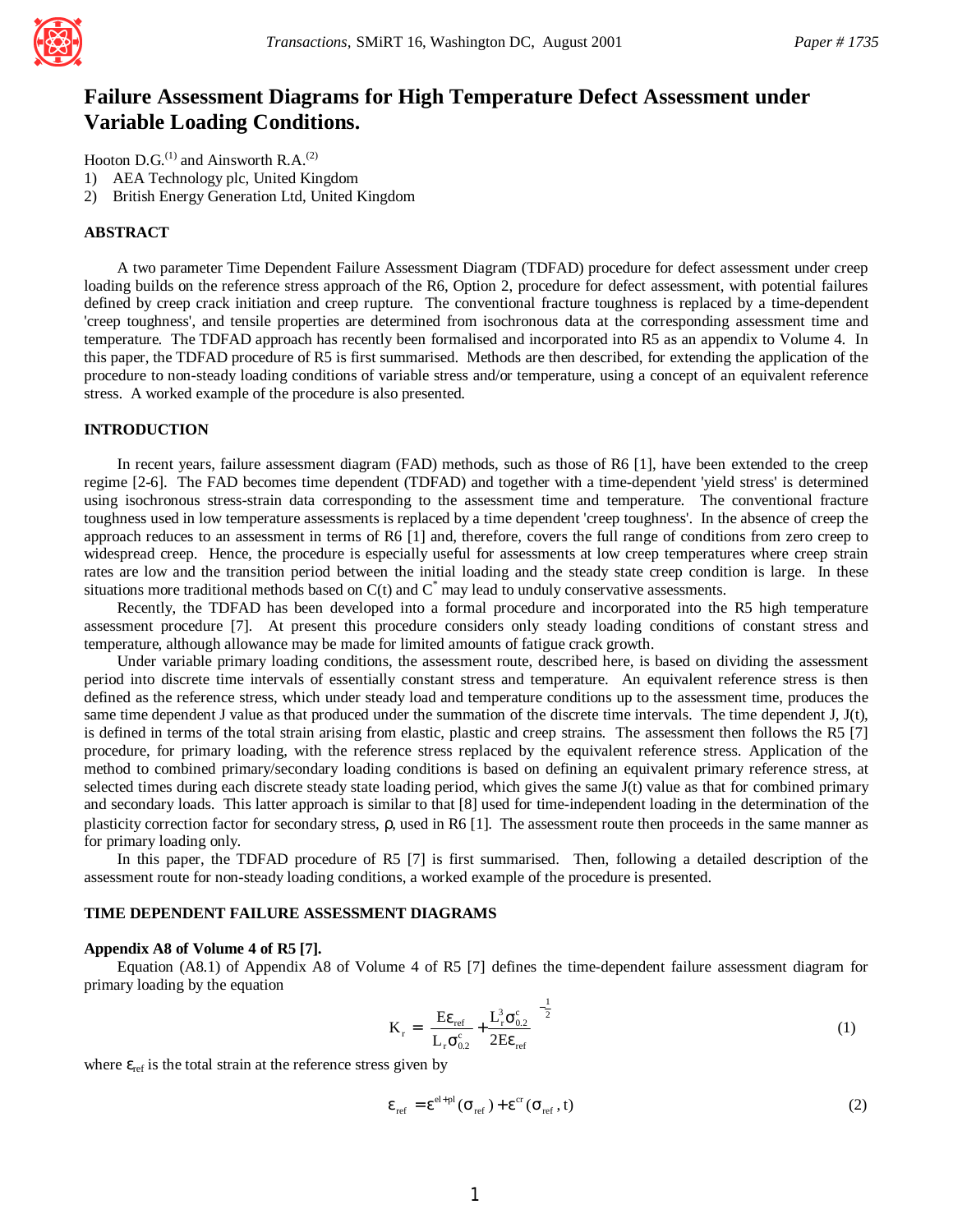with  $\sigma_{ref}$  defined by,

$$
\sigma_{\text{ref}} = \mathbf{P}\sigma_{\text{y}} / \mathbf{P}_{\text{L}}(\sigma_{\text{y}}, a) = \mathbf{L}_{\text{r}}\sigma_{0.2}^{\text{c}}
$$
\n(3)

where  $P_L$  is the value of the applied load P corresponding to plastic collapse assuming a yield stress  $\sigma_y$ , a is crack size, and  $\sigma_{0,2}^{\rm c}$  is the 0.2% proof stress from the isochronous stress strain curve at time t.

The assessment point  $(L_r, K_r)$  is given by Eqs. (A8.9) and (A8.11) of Appendix 8 of Volume 4 of R5 [7]:

$$
L_r = \frac{\sigma_{\text{ref}}^m}{\sigma_{0.2}^c} \tag{4}
$$

where  $\sigma_{\text{ref}}^{\text{m}}$  is the reference stress due to mechanical loading, and for combined mechanical and thermal/residual stresses, with corresponding stress intensity factors  $K_m$  and  $K_T$ ,  $K_r$  is given by

$$
K_{\rm r} = \frac{\left\{ (K_{\rm m})^2 \left[ E \varepsilon_{\rm ref} / \sigma_{\rm ref} \right] + (K_{\rm T})^2 + 2K_{\rm m} K_{\rm T} \right\}^{\frac{1}{2}}}{\left[ E \varepsilon_{\rm ref} / \sigma_{\rm ref} \right]^{\frac{1}{2}} K_{\rm mat}^{\rm c}}
$$
(5)

where  $K_{\text{mat}}^c$  is a lower bound value of creep toughness, and the quantity  $\left[ E \varepsilon_{\text{ref}} / \sigma_{\text{ref}} \right]$  may be determined from the TDFAD, Eq. (1), at the appropriate value of  $L_r$ .

It is noteworthy that in comparison to R6 no  $\rho$  factor is included in Eq. (5), as it is shown [2] in the derivation of Eq. (5), that without any  $\rho$  factor the equation gives a conservative estimate of  $K_r$ .

## **Assessments under Variable Creep Conditions**

#### Primary loading only

the equation:

For creep assessments involving variable primary loading at a constant temperature, T, as indicated in Figure (1a), an equivalent reference stress,  $\bar{\sigma}_{ref}^{eq}$  is defined [3] such that the accumulated creep strain at this stress for the total time, t, is equal to the accumulated creep strain at the reference stress history, Figure (1b);

$$
\varepsilon_{\rm ref}^{\rm cr} \left( \overline{\sigma}_{\rm ref}^{\rm eq}, t_{\rm total} \right) = \sum \varepsilon_{\rm ref}^{\rm cr} \left( \sigma_{\rm ref,i}, t_i, T_i \right)
$$
 (6)

The assessment point is then given by,  $L_r = \frac{S_{\text{ref}}}{\sigma_{0.2}^c}$  $L_r = \frac{\overline{\sigma}_{\text{ref}}^{\text{eq}}}{\sigma_{0.2}^{\text{c}}}$ ,  $K_r = \frac{\overline{\sigma}_{\text{ref}}^{\text{eq}} K_m}{\sigma_{\text{ref}}^{\text{eq}} K_{\text{mat}}^{\text{c}}}$  $_{\rm r} = \frac{\overline{\sigma}_{\rm ref}^{\rm eq} \; {\rm K}_{\rm m}}{\sigma_{\rm ref}^{\rm m} \; {\rm K}_{\rm m}^{\rm c}}$  $K_r = \frac{\overline{\sigma}_{\text{ref}}^{\text{eq}} K}{m}$ σ  $=\frac{\overline{\sigma}_{\rm ref}^{\rm eq} \; {\rm K}_{\rm m}}{\frac{m}{\sigma_{\rm ref}} \; {\rm K}_{\rm m}}$ .

Where  $K_m$  is the stress intensity factor for a value of load which corresponds to the reference stress  $\sigma_{ref}^m$  and the TDFAD is based on the total time. Assessments involving varying temperature may be performed in a similar manner. However, this approach is based on widespread creep considerations and to cover the range of creep from zero to widespread conditions  $\overline{\sigma}_{\text{ref}}^{\text{eq}}$  is better defined based on a time dependent J value, J(t), given by

$$
\mathbf{J}(t) = \mathbf{J}_{\text{el}} + \mathbf{J}_{\text{pl}} + \mathbf{J}_{\text{cr}} \tag{7}
$$

This approach is similar that used [8] to define an equivalent reference stress for combined primary and secondary stresses. It is first noted that the TDFAD, Eq. (1), also relates the time dependent stress-strain response of the material,  $f(\sigma/\sigma_{0.2}^c)$ , by

$$
K_{r} = \sqrt{\frac{J_{el}}{J}} = f \left( \frac{\sigma}{\sigma_{0.2}^{c}} \right) = \left[ \frac{E \varepsilon_{ref}}{\sigma_{ref}} + \left( \frac{\sigma_{ref}}{\sigma_{0.2}^{c}} \right)^{2} \frac{\sigma_{ref}}{2E \varepsilon_{ref}} \right]^{-\frac{1}{2}}
$$
(8)

where  $J_{el} = K^2/E'$ , J is time dependent (=J(t)) and apart from the minor correction term, the second term in the square bracket of Eq. (8) gives,

$$
f\left(\sigma/\sigma_{0.2}^{c}\right) = \left[E\epsilon_{ref}/\sigma_{ref}\right]^{-1/2}
$$
\n(9)

2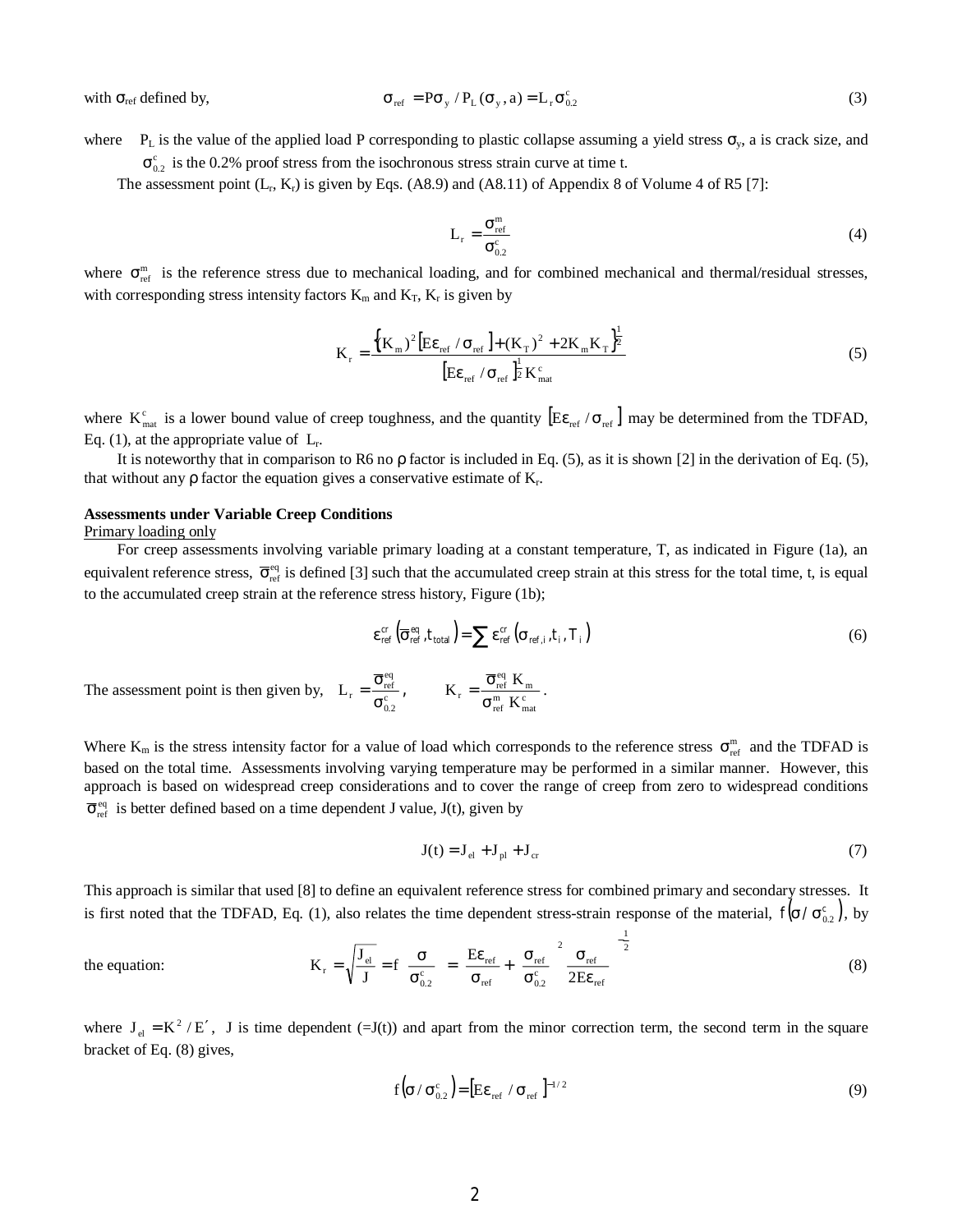

**FIG. 1(a)- Schematic loading history FIG. 1(b)- Calculation of creep strain under primary stress**

where ε<sub>ref</sub> is the strain from the isochronous stress-strain curve, at the appropriate time and temperature, corresponding to the stress  $\sigma_{ref}$ . Thus for constant primary loading, from Eqs. (8) and (9)

$$
J(t) = \sigma_{ref} \epsilon_{ref} R'
$$
 (10)

where  $\varepsilon_{ref}$  is the total strain arising from elastic, plastic and creep displacements,  $\varepsilon_{ref} = \varepsilon^{el} + \varepsilon^{pl} + \varepsilon^{cr}$ , and  $R' (= K^2 / \sigma_{ref}^2)$  is a characteristic distance, which is a constant for a given geometry, since both K and  $\sigma_{\text{ref}}$  are both directly proportional to applied load.

Hence, from Eqs. (7) and (10), the total time dependent J value , J(t), for variable loading is given by

$$
J(t) = \sigma_{\rm ref, max}^{\rm m} \epsilon^{\rm el} (\sigma_{\rm ref, max}^{\rm m}) R' + \sigma_{\rm ref, max}^{\rm m} \epsilon^{\rm pl} (\sigma_{\rm ref, max}^{\rm m}) R' + \left\{ \sum_{i} \sigma_{\rm ref, i}^{\rm m} \cdot \Delta \epsilon_{i}^{\rm cr} (\sigma_{\rm ref, i}^{\rm m}, \epsilon^{\rm cr}) \right\} R'
$$
(11)

Here the elastic and plastic contributions to J are for the maximum loading condition up to the assessment time. It should also be noted that the summation term here,  $\{\Sigma\}$ , is not a summation of J's from different loading conditions but the time dependent contribution to J, in Eq. (7), resulting from the summation of the area under the load displacement curve during creep hold periods.

From Eq. (10), expressing the time-dependent J in terms of the equivalent reference stress,  $\bar{\sigma}_{ref}^{eq}$ , gives

$$
J(t) = \overline{\sigma}_{ref}^{eq} \left( \varepsilon^{el} \left( \overline{\sigma}_{ref}^{eq} \right) + \varepsilon^{pl} \left( \overline{\sigma}_{ref}^{eq} \right) + \varepsilon^{cr} \left( \overline{\sigma}_{ref}^{eq} \right) \right) R' \tag{12}
$$

and equating J(t) values from Eqs. (11) and (12), the equivalent reference stress,  $\overline{\sigma}_{ref}^{eq}$ , is obtained from the solution to the equation,

$$
\overline{\sigma}_{\rm ref}^{\rm eq} \left( \overline{\sigma}_{\rm ref}^{\rm eq} / E + \varepsilon^{\rm pl} (\overline{\sigma}_{\rm ref}^{\rm eq}) + \varepsilon^{\rm cr} (\overline{\sigma}_{\rm ref}^{\rm eq}, t_{\rm total}) \right) = \left( \sigma_{\rm ref, max}^{\rm m} \right)^2 / E + \sigma_{\rm ref, max}^{\rm m} \varepsilon^{\rm pl} (\sigma_{\rm ref, max}^{\rm m}) + \sum_{i} \sigma_{\rm ref, i}^{\rm m} \Delta \varepsilon_i^{\rm cr} (\sigma_{\rm ref, i}^{\rm m}, \varepsilon^{\rm cr}) \tag{13}
$$

which in the absence of creep reduces to  $\overline{\sigma}_{ref}^{eq} = \sigma_{ref, max}^{m}$ , and the assessment simply becomes an R6 assessment [1].

### Combined primary and secondary loading.

To apply Eq. (13) for combined primary and secondary loading it is first necessary to define, for each loading period, an equivalent primary reference stress  $\sigma_{ref}^{eq}$  as that stress which produces the same time-dependent J value as that for combined primary and secondary loading. Thus, Eq. (13) becomes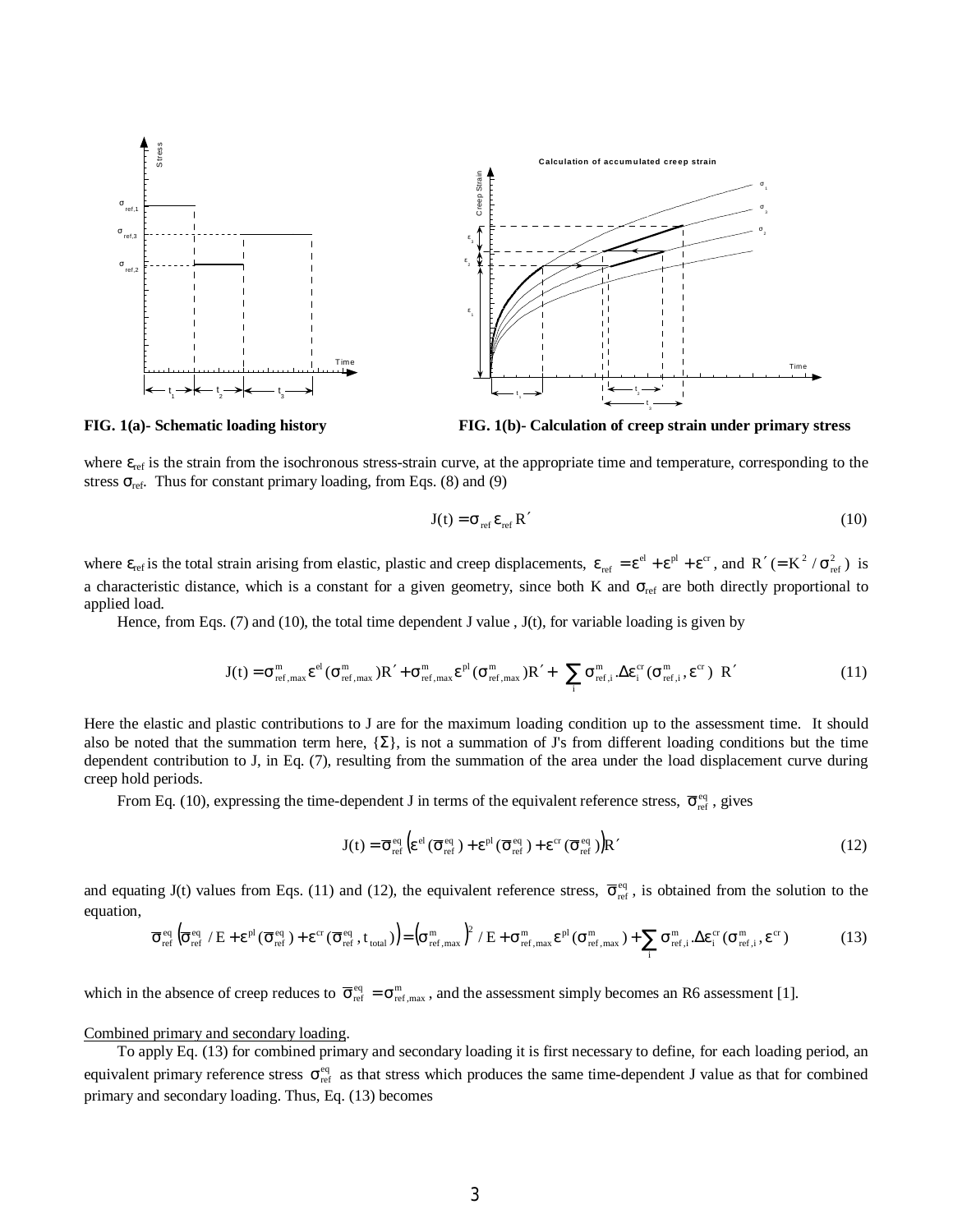$$
\overline{\sigma}_{\rm ref}^{\rm eq} \left( \overline{\sigma}_{\rm ref}^{\rm eq} \ / \ E + \epsilon^{\rm pl} (\overline{\sigma}_{\rm ref}^{\rm eq}) + \epsilon^{\rm cr} (\overline{\sigma}_{\rm ref}^{\rm eq}, t_{\rm total}) \right) = \left( \sigma_{\rm ref, max}^{\rm eq} \right)^2 / \ E + \sigma_{\rm ref, max}^{\rm eq} \epsilon^{\rm pl} (\sigma_{\rm ref, max}^{\rm eq}) + \sum_{i} \sigma_{\rm ref, i}^{\rm eq} \cdot \Delta \epsilon_i^{\rm cr} (\sigma_{\rm ref, i}^{\rm eq}, \epsilon^{\rm cr}) \tag{14}
$$

where  $\sigma_{ref, max}^{eq}$  is the maximum value of  $\sigma_{ref}^{eq}$  incurred prior to the assessment time. The equivalent primary/secondary reference stress  $\sigma_{ref}^{\text{eq}}$  now varies during the hold. Hence, the summation term Σ is summed incrementally not only over load steps but also incrementally during load steps, assuming strain hardening behaviour. The value of  $\sigma_{ref}^{eq}$  at any time, is derived as follows:-

Following an R6 approach [8], the TDFAD, Eq. (8), is defined in terms of the mechanical load alone. Then for combined loading the value of  $J(t)$  at failure, as defined by the initiation of crack growth, lies on the curve described by the equation:

$$
J(t) = \frac{K^2}{E'} \left[ f \left( \frac{\sigma_{\text{ref}}^m}{\sigma_{0.2}^c} \right) \right]^{-2} \tag{15}
$$

where K is the total K=K<sub>m</sub>+K<sub>T</sub> for combined loading, and E'=E for plane stress and E'=E/(1-v<sup>2</sup>) for plane strain. Now for primary loading only, as described by  $\sigma_{ref}^{eq}$ , the elastic stress intensity factor for mechanical loading may be written in terms of a geometrical factor  $\bar{a}$ ,  $(\pi \bar{a} = R')$ , as

$$
K_{m} = \sigma_{ref}^{m} (\pi \overline{a})^{1/2}
$$
 (16)

and the value of  $J(t)$  at failure lies on the curve,

$$
J(t) = \left[\frac{\sigma_{\text{ref}}^{\text{eq}}}{f(\sigma_{\text{ref}}^{\text{eq}} / \sigma_{0.2}^{\text{c}})}\right]^2 \frac{\pi \bar{a}}{E'}
$$
(17)

Hence, for equivalence of  $J(t)$  values, from Eqs. (15) and (17)

$$
\sigma_{\text{ref}}^{\text{eq}} \frac{f(\sigma_{\text{ref}}^{\text{eq}} / \sigma_{0.2}^{\text{c}})}{f(\sigma_{\text{ref}}^{\text{eq}} / \sigma_{0.2}^{\text{c}})} = \frac{K}{(\pi \overline{a})^{1/2}}
$$
(18)

where K, the total stress intensity factor, is given by Eq. (5) as,

$$
K = \frac{\left\{ (K_{m})^{2} \left[ E \varepsilon_{\text{ref}} / \sigma_{\text{ref}} \right] + (K_{\text{T}})^{2} + 2K_{m} K_{\text{T}} \right\}^{\frac{1}{2}}}{\left[ E \varepsilon_{\text{ref}} / \sigma_{\text{ref}} \right]^{\frac{1}{2}}}
$$
(19)

Hence, from Eqs. (16), (18) and (19),  $\sigma_{\text{ref}}^{\text{eq}}$  is defined by the equation,

$$
\sigma_{\rm ref}^{\rm eq} = f \left( \frac{\sigma_{\rm ref}^{\rm eq}}{\sigma_{0.2}^{\rm c}} \right) \left[ \frac{\sigma_{\rm ref}^{\rm m}}{f(\sigma_{\rm ref}^{\rm m} / \sigma_{0.2}^{\rm c})} \right]^2 + \left[ \frac{\sigma_{\rm ref}^{\rm T}}{f(\sigma_{\rm ref}^{\rm T} / \sigma_{0.2}^{\rm c})} \right]^2 + \frac{2\sigma_{\rm ref}^{\rm m} \sigma_{\rm ref}^{\rm T}}{f(\sigma_{\rm ref}^{\rm T} / \sigma_{0.2}^{\rm c})} \right]^{1/2}
$$
(20)

where  $K_T$  in Eq. (19) has been defined, in the manner of [8], by:

$$
\frac{\sigma_{\text{ref}}^{\text{T}} / \sigma_{0.2}^{\text{c}}}{f(\sigma_{\text{ref}}^{\text{T}} / \sigma_{0.2}^{\text{c}})} = \frac{K_{\text{T}}}{(\pi \overline{a})^{1/2} \sigma_{0.2}^{\text{c}}} \tag{21}
$$

such that in the absence of primary stress, Eq. (20) gives  $\sigma_{\text{ref}}^{\text{eq}} = \sigma_{\text{ref}}^{\text{T}}$ . Eq. (21) may also be written in the form,

$$
\sigma_{\rm ref}^{\rm T} = \frac{\mathbf{K}_{\rm T}}{\mathbf{K}_{\rm m}} \sigma_{\rm ref}^{\rm m} \mathbf{f} \left( \frac{\sigma_{\rm ref}^{\rm T}}{\sigma_{0.2}^{\rm c}} \right)
$$
 (21a)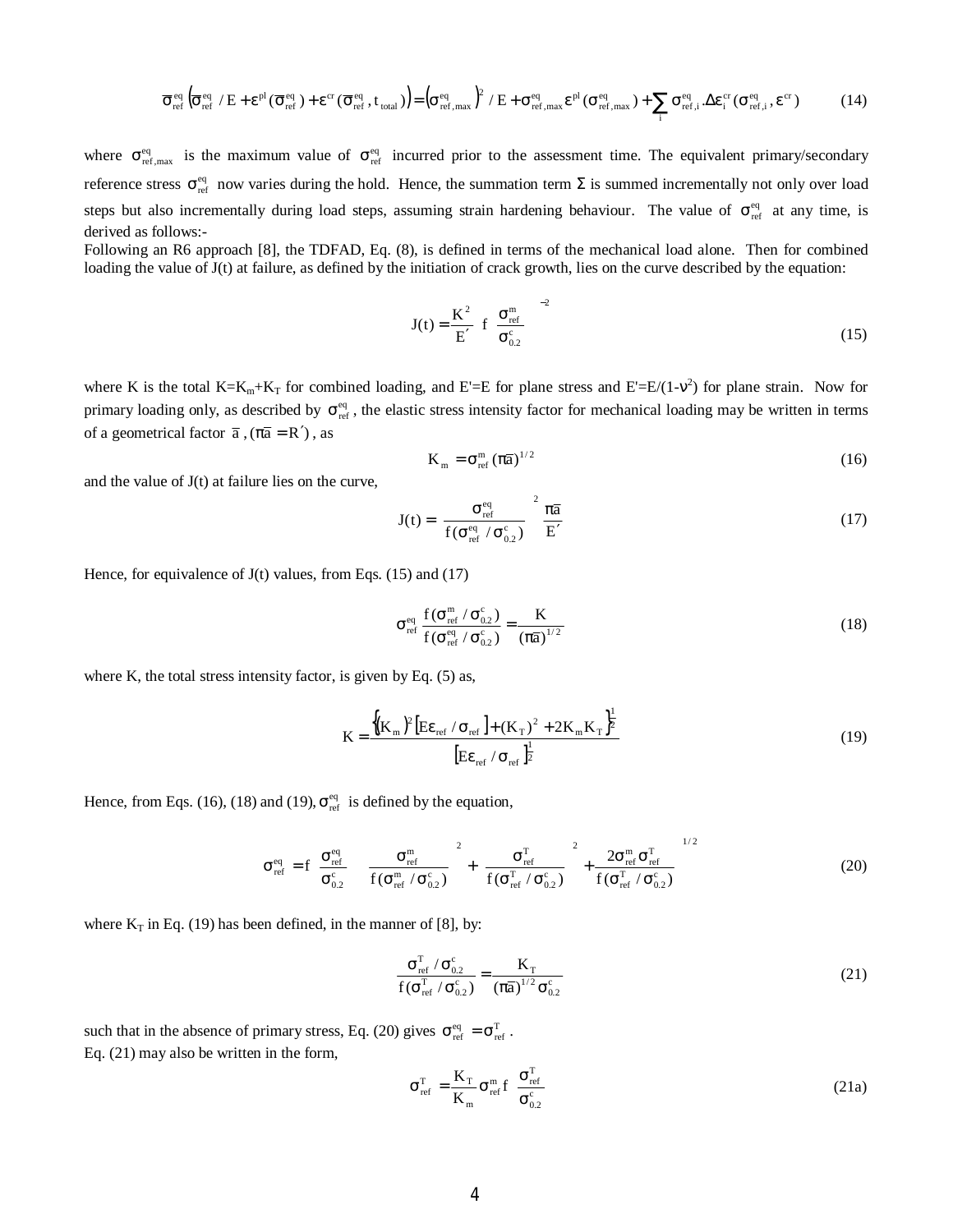where the function  $f(\sigma_{ref}^T/\sigma_{0.2}^c)$  is defined by the shape of the TDFAD Eq. (8), which gives

$$
f\left(\frac{\sigma}{\sigma_{0.2}^{c}}\right) = \left[\frac{E\epsilon_{ref}}{\sigma_{ref}^{T}} + \left(\frac{\sigma_{ref}^{T}}{\sigma_{0.2}^{c}}\right)^{2} \frac{\sigma_{ref}^{T}}{2E\epsilon_{ref}}\right]^{-\frac{1}{2}}
$$
(21b)

where  $\varepsilon_{\text{ref}}$  is the total strain from the isochronous stress-strain curve, at time t, corresponding to the stress  $\sigma_{\text{ref}}^T$ .



FIG. 2-Definition of time-dependent equivalent



Values of Eq. (20) calculated using this function are shown in Figure (2), which may be compared with the equivalent stress, for time-independent combined loading Figure (3), taken from [8], which was used to determine the ρ factor of R6 Appendix 4. For comparison purposes, the TDFAD has been taken as the R6 Option 1 FAD. Hence, the function  $f(\sigma/\sigma_{0.2}^c)$ is equal to  $f(\sigma/\sigma_y)$ , and is described by the equation:

$$
f(\sigma/\sigma_y) = (1 - 0.14(\sigma/\sigma_y)^2)(0.3 + 0.7 \exp(-0.65(\sigma/\sigma_y)^6))
$$
\n(22)

(Note: for this case,  $\sigma_{\text{ref}}^{\text{p}} \equiv \overline{\sigma}_{\text{ref}}$ ,  $\sigma_{\text{ref}}^{\text{s}} \equiv \sigma_{\text{ref}}^{\text{r}}$ ,  $\sigma_{\text{ref}} \equiv \sigma_{\text{ref}}^{\text{eq}}$ ,  $\sigma_y \equiv \sigma_{0.2}^{\text{c}}$ .)

The main characteristics of  $\sigma_{\text{ref}}^{\text{eq}}$ , as shown in Figure (2), are:-

- when the primary load is zero  $\sigma_{\text{ref}}^{\text{eq}} = \sigma_{\text{ref}}^{T}$
- when both  $\sigma_{\text{ref}}^{\text{m}}$  and  $\sigma_{\text{ref}}^{\text{T}}$  are small compared to  $\sigma_{0.2}^{\text{c}}$ ,  $\sigma_{\text{ref}}^{\text{eq}} = \sigma_{\text{ref}}^{\text{m}} + \sigma_{\text{ref}}^{\text{T}}$
- as  $\sigma_{\text{ref}}^{\text{m}}$  increases  $\sigma_{\text{ref}}^{\text{eq}}$  approaches  $\sigma_{\text{ref}}^{\text{m}}$
- as time increases  $\sigma_{0.2}^{\rm c}$  decreases and  $\sigma_{\rm ref}^{\rm m}/\sigma_{0.2}^{\rm c}$  increases, hence,  $\sigma_{\rm ref}^{\rm eq}$  approaches  $\sigma_{\rm ref}^{\rm m}$

Hence, at zero time, Figures (2 and 3) show the same trends.

The assessment point for variable creep under combined loading is defined by:

$$
L_r = \frac{\overline{\sigma}_{\text{ref}}^{\text{eq}}}{\sigma_{0.2}^{\text{c}}} \tag{23}
$$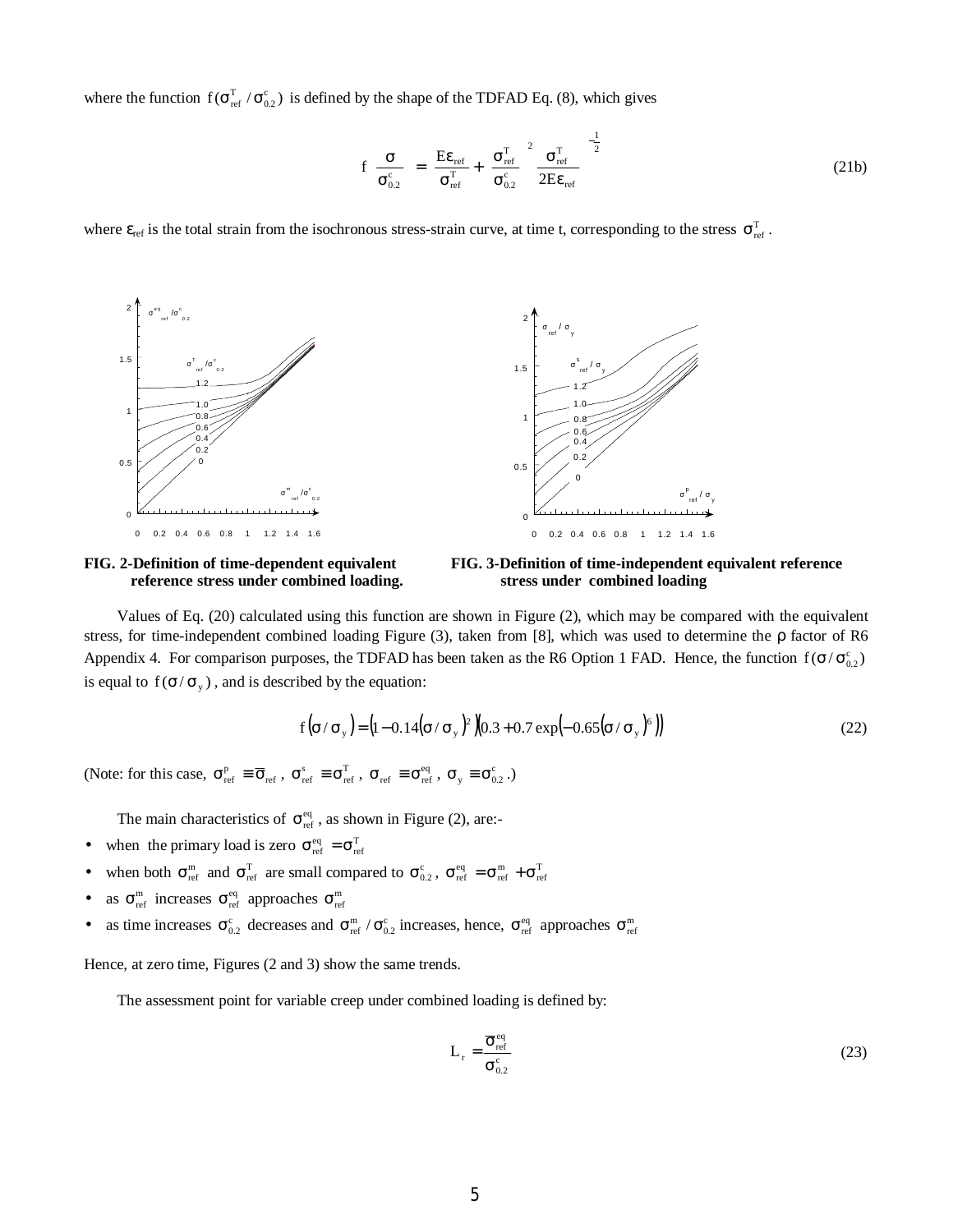$$
K_r = \frac{\overline{\sigma}_{ref}^{eq} (R')^{1/2}}{K_{mat}^c}
$$
 (24)

It should be noted that in the absence of primary stress equating  $\sigma_{ref}^{eq}$  to  $\sigma_{ref}^{T}$ , as given by Eqs. (20) and (21), will give a conservative result, if no allowance is made for the creep relaxation of secondary stresses. For this case  $K_T$  in Eq. (21) may be replaced by a relaxed time dependent value,  $K_{\tau}^{R}$ , in a similar manner to the use of an inelastic secondary stress intensity factor,  $K_1^s$  [9] used in Appendix 4 of R6 [1]. For combined primary and secondary stresses, stress relaxation, with elastic follow-up, may be evaluated using the methods of Appendix A6 to Volume 4 of R5. However, the determination of  $K_{\tau}^{R}$  is not so straightforward, as  $K_m$  is now based on an effective time dependent primary reference stress, due to the accumulation of forward creep strains during creep relaxation. Therefore, in these cases, the neglect of the relaxation of secondary stresses is not as conservative as for secondary stresses acting alone. It is also noteworthy, referring to Figure 2, that with increasing time,  $\sigma_{0.2}^c$  reduces and hence L<sub>r</sub> increases and  $\sigma_{ref}^{eq}$  tends towards  $\sigma_{ref}^m$  even the absence of a relaxation calculation.

#### **Procedure for Assessments under Variable Creep Conditions**

For combined loading conditions the steps of the procedure are as follows:

- Divide the time history into periods of steady loading
- For the first period of steady loading,
	- Evaluate the linear elastic stress intensity factors  $K_m$  and  $K_T$  and the reference stress  $\sigma_{\text{ref}}^m$ .
	- Divide the period into n discrete time increments (i=1 to i=n) and determine the 0.2% proof stress,  $(\sigma_{0.2}^c)_{i}$ , at times t<sub>i</sub> corresponding to the time at the start of each time increment.
	- Evaluate ( $\sigma_{ref}^{T}$ )<sub>i</sub>, at times t<sub>i</sub>, from Eqn. (21).
	- Evaluate ( $\sigma_{ref}^{eq}$ )<sub>i</sub>, at times t<sub>i</sub>, from Eqn. (20).
	- For the first time increment, i=1, determine the creep strain  $(\varepsilon^{cr})_1$  at the end of the increment, the creep strain increment  $(\Delta \varepsilon^{cr})_1 = (\varepsilon^{cr})_1$  and the term  $(\sigma_{ref}^{eq}, \Delta \varepsilon^{cr})_1$ .
		- For subsequent increments,  $i=2$  to  $i=n$ :
			- From the values of creep strain at the end of the (i-1)'th time increment,  $(\varepsilon^{cr})_{i-1}$ , and reference stress  $(\sigma_{ref}^{eq})_{i}$ determine the creep time  $t_i^{cr}$  at the start of the i'th time increment, assuming strain hardening behaviour, as illustrated in Figure (1b).
			- Determine the creep strain  $(\varepsilon^{cr})_i$  at the end of the i'th time increment corresponding to the reference stress  $(\sigma_{ref}^{eq})_i$ , and the time  $(t_i^{cr}+(t_{i+1}-t_i))$ .
			- Calculate the creep strain increment for the i'th time increment,  $(\Delta \varepsilon^{cr})_i = (\varepsilon^{cr})_i (\varepsilon^{cr})_{i-1}$ ; the product  $(\sigma_{\text{ref}}^{\text{eq}} \Delta \varepsilon^{\text{cr}})_{i}$  and hence the summation up to the end of the i'th increment of  $\sum \sigma_{\text{ref}}^{\text{eq}} \Delta \varepsilon^{\text{cr}}$ .
			- Evaluate ( $\overline{\sigma}_{ref}^{eq}$ )<sub>i</sub>, corresponding to the time t<sub>i</sub>, from Eqn. (14).
			- Evaluate the assessment point at time  $t_i$ ,  $L_r$  (Eqn. 23) and K<sub>r</sub> (Eqn. 24), and compare K<sub>r</sub> with K<sub>r</sub> for the TDFAD corresponding to the time t<sub>i</sub> as calculated from Eqn. (8), with  $\sigma_{ref}$  set equal to  $\overline{\sigma}_{ref}^{\text{eq}}$ . If the K<sub>r</sub> (assessment point) is less than the  $K_r$  (TDFAD) then failure, as defined by the initiation of creep crack growth, is avoided up to time  $t_i$ .
- Repeat for the second period of steady loading. The creep time at the start of the first increment of the second period is determined from the creep strain  $(\varepsilon^{cr})_n$  at the end of the first step and the stress  $\sigma_{ref}^{eq}$  at the start of the first increment of the second period.
- Repeat for further periods of steady creep loading.

#### **Worked Example**

The worked example is a pressurised thin walled cylinder with a part-through axial defect. The example is chosen as it has previously been analysed using more traditional defect assessment methods of R5 as described in [10].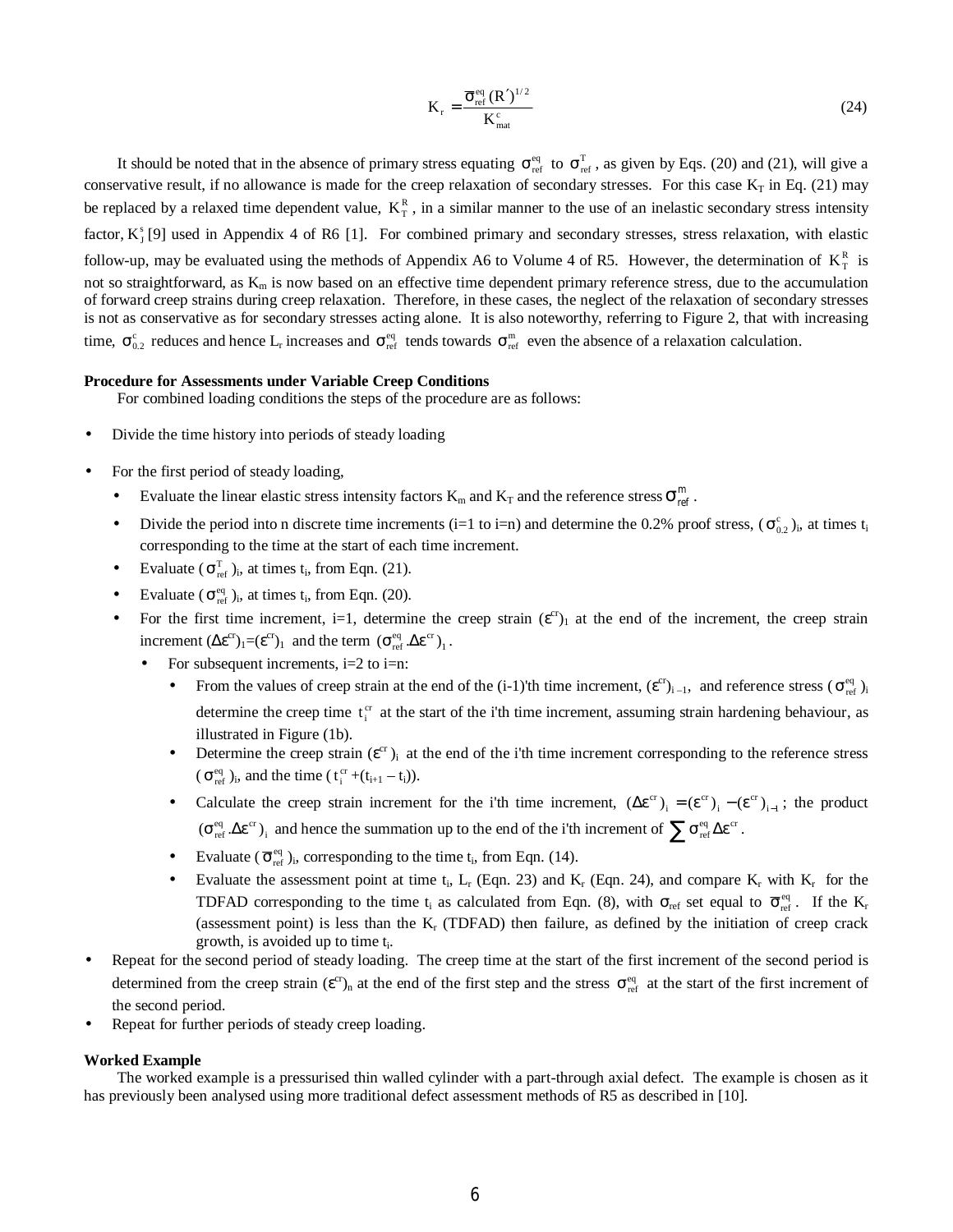Specification of problem.

The problem is specified as a Type 316 stainless steel vessel of internal radius 525 mm and 35 mm thickness. A semielliptical defect, of depth 7 mm and length 21 mm, is located at the outer surface of the vessel, oriented in an axial-radial direction normal to the surface. The cylinder is subjected to an internal pressure and a linear through-wall thermal bending stress. The example is adapted to a variable creep assessment by dividing the pressure into three hold periods each of 1600 hours, with constant applied pressure values of 5 MPa, 3 MPa and 4 MPa. The temperature and thermal bending stress are



**FIGURE 4- Failure Assessment Diagram for Worked Example**

**Step 1:** Pressure = 5 MPa,  $\sigma_{ref}^{m}$  = 90.42 MPa, K<sub>m</sub> = 11.30 MPa $\sqrt{m}$ , K<sub>T</sub> = 6.82 MPa $\sqrt{m}$ 

| Inc            | Time         | $\sigma_{0.2}^{\rm c}$ | $\sigma_{\rm ref}^{\rm T}$ / $\sigma_{0.2}^{\rm c}$ | $\sigma_{\rm ref}^{\rm eq}$ / $\sigma_{0.2}^{\rm c}$ | Creep          |                     |                                                           | $\overline{\sigma}_{\rm ref}^{\rm eq}$ | $L_{r}$ | $K_{\text{mat}}$ | $K_r$  | $K_r$        |
|----------------|--------------|------------------------|-----------------------------------------------------|------------------------------------------------------|----------------|---------------------|-----------------------------------------------------------|----------------------------------------|---------|------------------|--------|--------------|
| $\blacksquare$ | (hrs)        | MPa                    | Eq. $21$                                            | Eq. $20$                                             | Time (hrs)     | $\epsilon^{\rm cr}$ | $\sum \sigma_{\rm ref}^{\rm eq} \Delta \epsilon^{\rm cr}$ | Eq. 14                                 | Eq. 23  |                  | Eq. 24 | <b>TDFAD</b> |
|                |              |                        |                                                     |                                                      | at start of    | $\times 10^2$       |                                                           |                                        |         |                  |        | Eq. $8$      |
| i              |              |                        |                                                     |                                                      | inc.           |                     |                                                           |                                        |         |                  |        |              |
|                | $\mathbf{0}$ | 140.65                 | 0.3796                                              | 0.8336                                               |                |                     |                                                           | 117.25                                 | 0.8336  | 102.50           | 0.1430 | 0.7810       |
|                |              |                        |                                                     |                                                      | $\overline{0}$ |                     |                                                           |                                        |         |                  |        |              |
|                | 4            | 139.96                 | 0.3814                                              | 0.8359                                               |                | 0.0048              | 0.0056                                                    | 117.25                                 | 0.8773  | 78.87            | 0.1858 | 0.7686       |
| $\overline{c}$ |              |                        |                                                     |                                                      | 4.107          |                     |                                                           |                                        |         |                  |        |              |
|                | 200          | 137.99                 | 0.3866                                              | 0.8423                                               |                | 0.0184              | 0.0216                                                    | 117.21                                 | 0.8494  | 37.65            | 0.3816 | 0.7359       |
| 3              |              |                        |                                                     |                                                      | 214.93         |                     |                                                           |                                        |         |                  |        |              |
|                | 400          | 137.21                 | 0.3887                                              | 0.8450                                               |                | 0.0235              | 0.0275                                                    | 117.14                                 | 0.8538  | 33.02            | 0.4438 | 0.7243       |
| $\overline{4}$ |              |                        |                                                     |                                                      | 426.59         |                     |                                                           |                                        |         |                  |        |              |
|                | 800          | 136.13                 | 0.3916                                              | 0.8485                                               |                | 0.0304              | 0.0355                                                    | 117.04                                 | 0.8598  | 28.97            | 0.5050 | 0.7091       |
| 5              |              |                        |                                                     |                                                      | 857.13         |                     |                                                           |                                        |         |                  |        |              |
|                | 1200         | 135.30                 | 0.3939                                              | 0.8513                                               |                | 0.0356              | 0.0415                                                    | 116.96                                 | 0.8644  | 26.83            | 0.5449 | 0.6982       |
| 6              |              |                        |                                                     |                                                      | 1291.46        |                     |                                                           |                                        |         |                  |        |              |
|                | 1600         | 134.59                 | 0.3958                                              | 0.8537                                               |                | 0.0400              | 0.0466                                                    | 116.88                                 | 0.8684  | 25.41            | 0.5749 | 0.6893       |
|                |              |                        |                                                     |                                                      |                |                     |                                                           |                                        |         |                  |        |              |

**Step 2:** Pressure = 3 MPa,  $\sigma_{ref}^{m}$  = 54.25 MPa, K<sub>m</sub> = 6.78 MPa $\sqrt{m}$ , K<sub>T</sub> = 6.82 MPa $\sqrt{m}$ 

| 1600 |        |        | 0.7126 | 7509 |        |        |       |        |       |        |        |
|------|--------|--------|--------|------|--------|--------|-------|--------|-------|--------|--------|
| 2000 | 33.96  | ).3976 | 0.7149 | 7752 | 0.0412 | 0.0477 | 16.33 | 0.8684 | 24.36 | 0.5989 | 0.6849 |
| 2400 | 33.37  | 1.3993 | 0.7170 | 7994 | 0.0424 | 0.0488 | 15.85 | 9.8686 | 23.54 | 0.6153 | 0.6808 |
| 2800 | 32.83  | 0.4008 | 0.7189 | 8480 | 0.0435 | 0.0499 | 15.42 | 0.8689 | 22.86 | 0.6311 | 0.6770 |
| 3200 | 132.32 | 0.4023 | 0.7208 | 8965 | 0.0446 | 0.0509 | 15.03 | 0.8694 | 22.29 | 0.6451 | 0.6735 |

**Step 3:** Pressure = 4 MPa,  $\sigma_{ref}^{m} = 72.33 \text{ MPa}$ ,  $K_{m} = 9.04 \text{ MPa} \sqrt{m}$ ,  $K_{T} = 6.82 \text{ MPa} \sqrt{m}$ 

| 3200 |       |         | 0.7956 | 4564 |        |        |       |        |       |        |        |
|------|-------|---------|--------|------|--------|--------|-------|--------|-------|--------|--------|
| 3600 | 31.82 | J.4037  | 0.7973 | 4794 | 0.0465 | 0.0530 | 14.82 | 0.8710 | 21.90 | 0.6584 | 0.6691 |
| 4000 | 31.35 | 0.4051  | 0.7990 | 5025 | 0.0484 | 0.0550 | 14.62 | 0.8726 | 21.37 | 0.6704 | 0.6650 |
| 4400 | 30.89 | 0.4064  | 0.8005 | 5490 | 0.0503 | 0.0569 | 14.43 | 0.8743 | 20.99 | 0.6815 | 0.6611 |
| 4800 | 30.45 | 4077. د | 0.8021 | 5957 | 0.052  | 0.0588 | 14.26 | 0.8759 | 20.64 | 0.6918 | 0.6573 |

Time for crack incubation: 3865 hours.